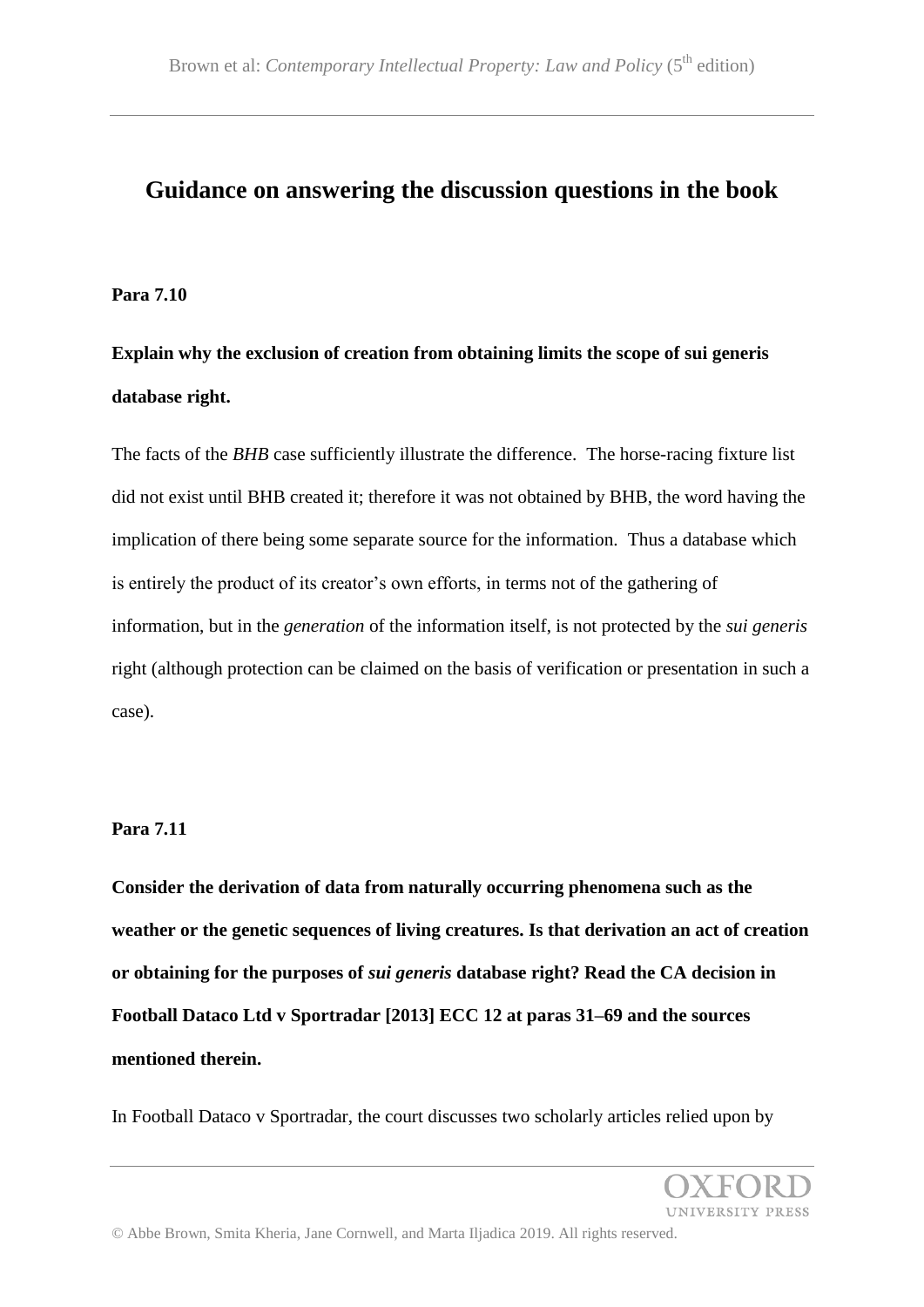Sportradar: Mark Davison and P Bernt Hugenholtz, "Football Fixtures, Horse Races and Spin-offs; The ECJ Domesticates the Database Right" [2005] EIPR 113 and Lee Bygrave, "The Data Difficulty in Database Protection" [2013] EIPR 25. Davison and Hugenholtz comment that the strict approach of the ECJ in the *Fixtures* cases suggest that such data is created: "meteorological data and genetic sequences are records and representations of natural phenomena, not the phenomena themselves". However, the court is not persuaded by this argument. It notes that 'a scientist who takes a measurement would be astonished to be told that she was creating data. She would say she is creating a record of pre-existing fact, recording data, not creating it' (para 39). The court concludes that the scientist in such a case 'is creating a record of data elements, not the elements themselves. The process is miles away from that of creating and determining a fixture list or list of runners and riders' (para 57). The court also does not agree with arguments presented in the article by Bygrave who had argued that the Court of Justice, if faced with a case about recording of natural phenomena, would 'look for when formalised representations (typically recorded measurements) are first made of the natural phenomena and regard that process as creating rather than obtaining or collecting data.' In rejecting this argument, the court notes that 'there is no realistic chance of the court [of justice] striking down the many large database protected industries of Europe on the grounds that they consist of objective information recorded for the first time by their creators' (para 60).

It is worth noting that Davison and Hugenholtz did agree that probably such databases would end up being protected anyway because they are the products of substantial investment in presentation and verification.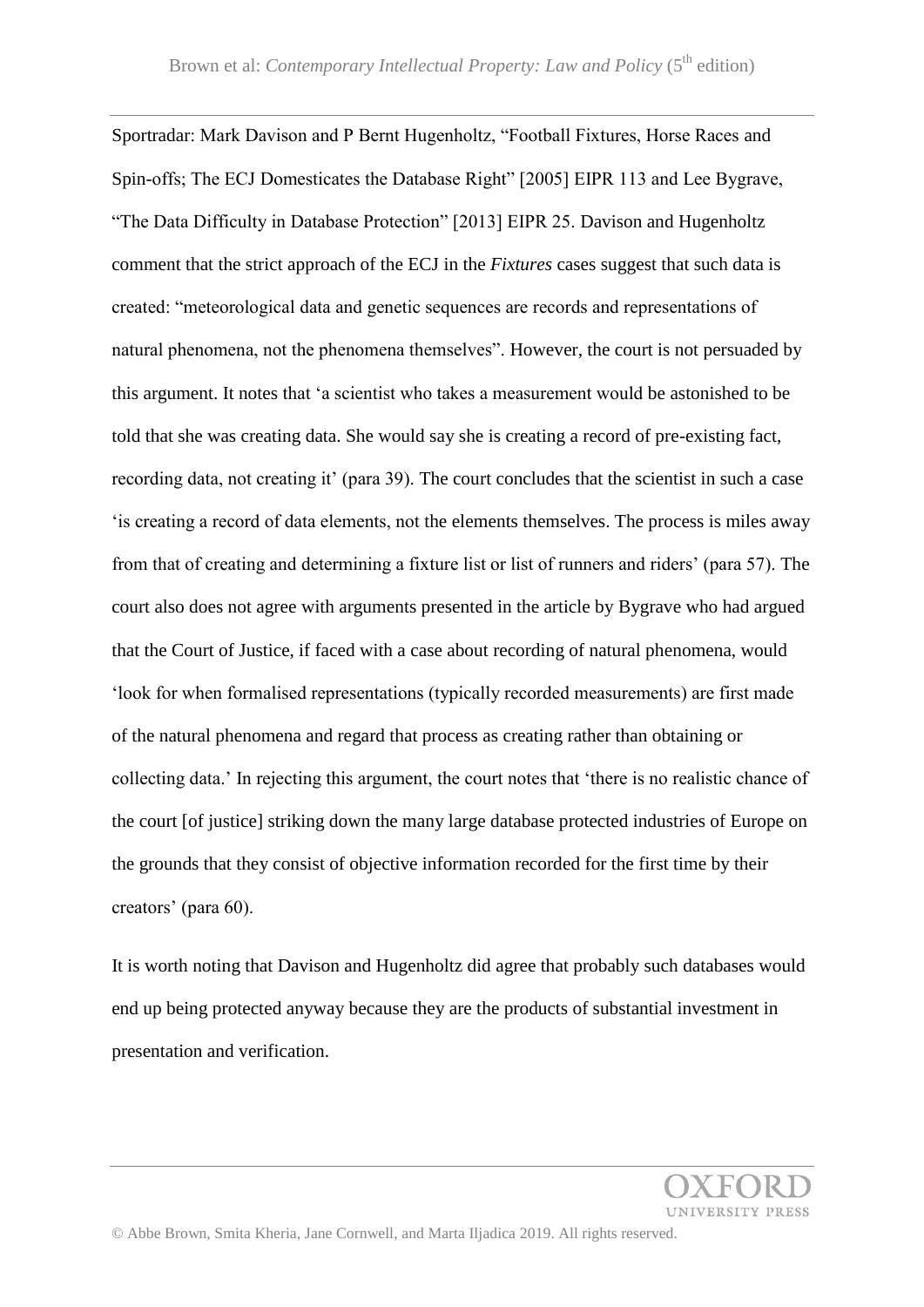#### **Para 7.23**

### **Why do the non-commercial research and teaching exceptions apply only to extraction of content from a database and not to its re-utilisation?**

Extraction is the permanent or temporary transfer of database contents to another medium. A teacher or researcher is allowed to do this provided his or her purpose is non-commercial. Re-utilisation is making any of the contents of a database available to the public by any means: this goes beyond the permitted illustrative use in teaching. The exclusion of a research exception in relation to re-utilisation means that here the researcher could not include a substantial part of the contents of the database in any publication of the results of his research.

#### **Para 7.26**

### **Look up the historical background to protection of performers' rights. Why was such protection weak?**

Performers were, historically, not well protected in the UK. Only in 1925 were criminal sanctions provided by the Dramatic and Musical Performers' Protection Act 1925 against making recordings of dramatic and musical performances without consent ('bootlegging'). The law was consolidated and extended over the years, notably by encompassing performances of literary, dramatic, musical and artistic works in the Performers Protection Act 1963, and in 1972 when another Performers Protection Act extended the penalties available. The Rome Convention for the Protection of Performers, Producers of Phonograms and Broadcasting Organizations 1961 provided the international basis for such protection.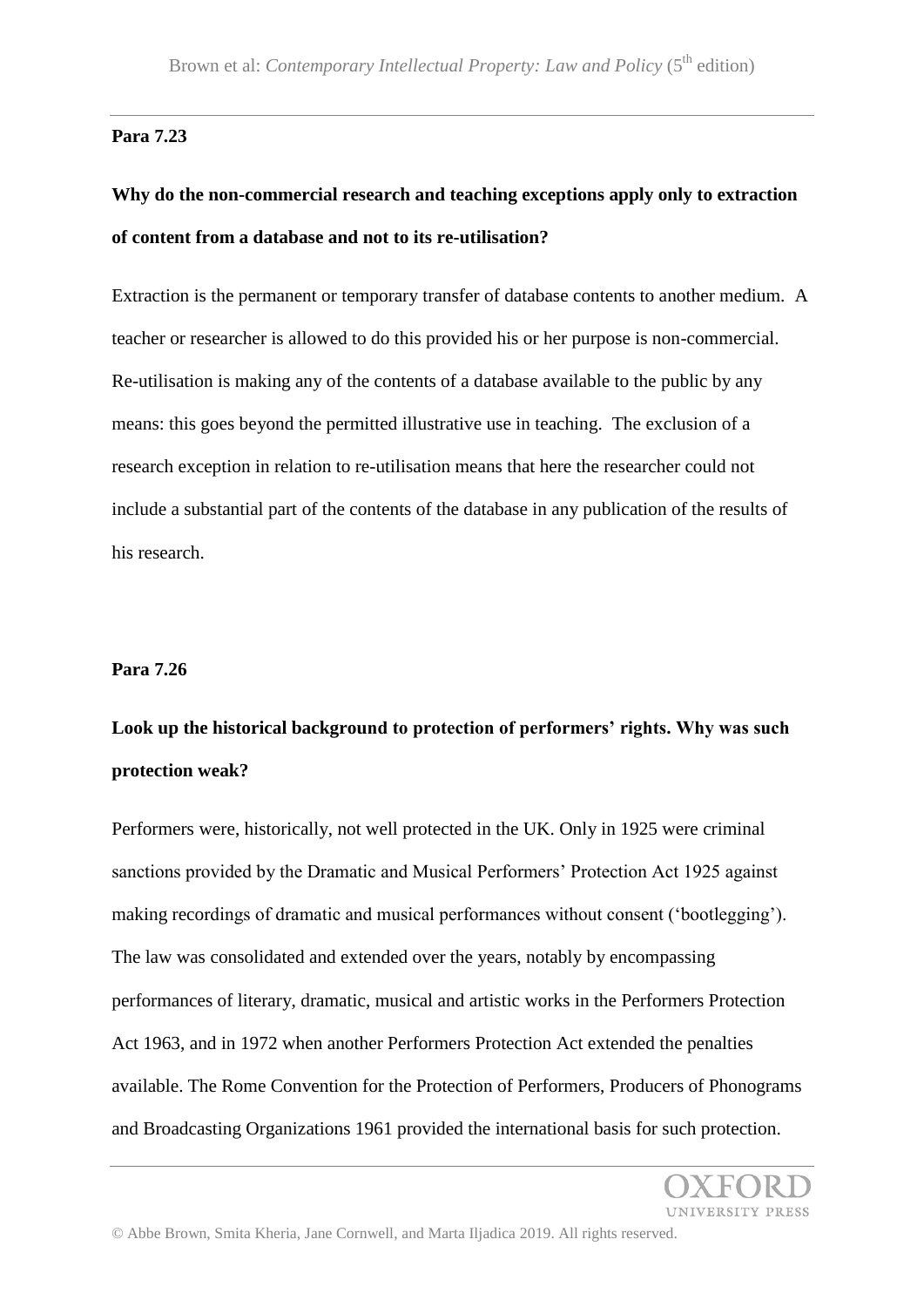The UK Acts appeared to give rise to criminal liability, but not to any civil cause of action, for either the performer or those who held recording contracts with the performer. Despite this, in *Rickless v United Artists Corporation* [1988] QB 40, a civil cause of action was accorded to performers. In that case, United Artists made a film using out-takes from previous films in the Pink Panther series starring the late Peter Sellers. Rickless, as the owner of the rights of Peter Sellers' services as an actor, sued for infringement of section 2 of the Dramatic and Musical and Performers' Protection Act 1958 because United Artists had failed to obtain permission for its activities. The Court of Appeal upheld the lower court's ruling that the Performers Acts did give civil remedies to a performer whose performance had been exploited without consent, in addition to the criminal penalties under the Act. This was although earlier, in *RCA v Pollard* [1983] Ch 135, the Court of Appeal had found that the Acts did not give rise to civil remedies for recording companies with whom performers had exclusive recording contracts.

#### **Para 7.31**

### **Which of the economic rights conferred by copyright (para 4.9) is not to be found in the previous list? Why not?**

Adaptation right (para 4.68-4.69). Adaptation right covers a number of cases in relation to copyright works not quite caught by the idea of reproduction, but nonetheless deserving to fall within the author's control, such as translations or dramatisations. The concept does not seem readily applicable to performances as such, although digitisation and the ability to manipulate digital records of performances may increasingly suggest that it can and should be. Note that certain performers now have a moral right of integrity (para 7.37).

UNIVERSITY PRESS